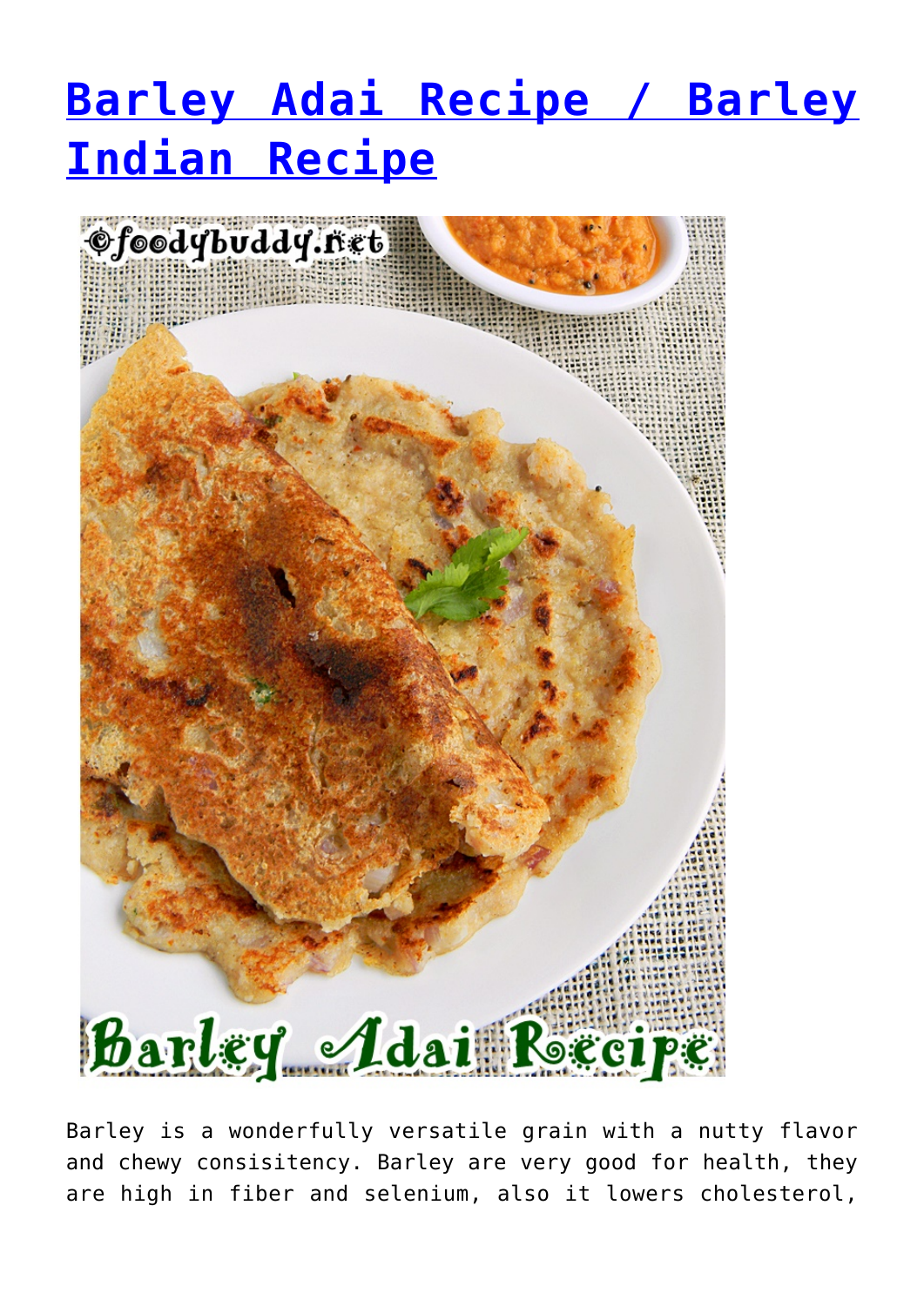blood pressure, blood sugar and prevents cancer. Barley Adai Recipe is a popular south Indian crepe made with barely, rice and lentils. You can see my traditional recipe for [Adai made](http://foodybuddy.net/2014/05/20/adai-recipe-murungaikeerai-adai-drumstickleaves-adai.html) [with drumstick leaves.](http://foodybuddy.net/2014/05/20/adai-recipe-murungaikeerai-adai-drumstickleaves-adai.html) I followed the same adai recipe and included barley to it. This barley adai tastes delicious and a healthy breakfast dish and it does not need any fermentation. Adai goes well with chutney or podi. Barley adai recipe is good for people with diabetes and those who want to reduce weight. Barley are very cheap and nutritious so try to include in your diet.

## **How to make Barley Adai Recipe**

## Barley Adai



Save [Print](https://foodybuddy.net/easyrecipe-print/2934-0/) Prep time 4 hours Cook time 30 mins Total time 4 hours 30 mins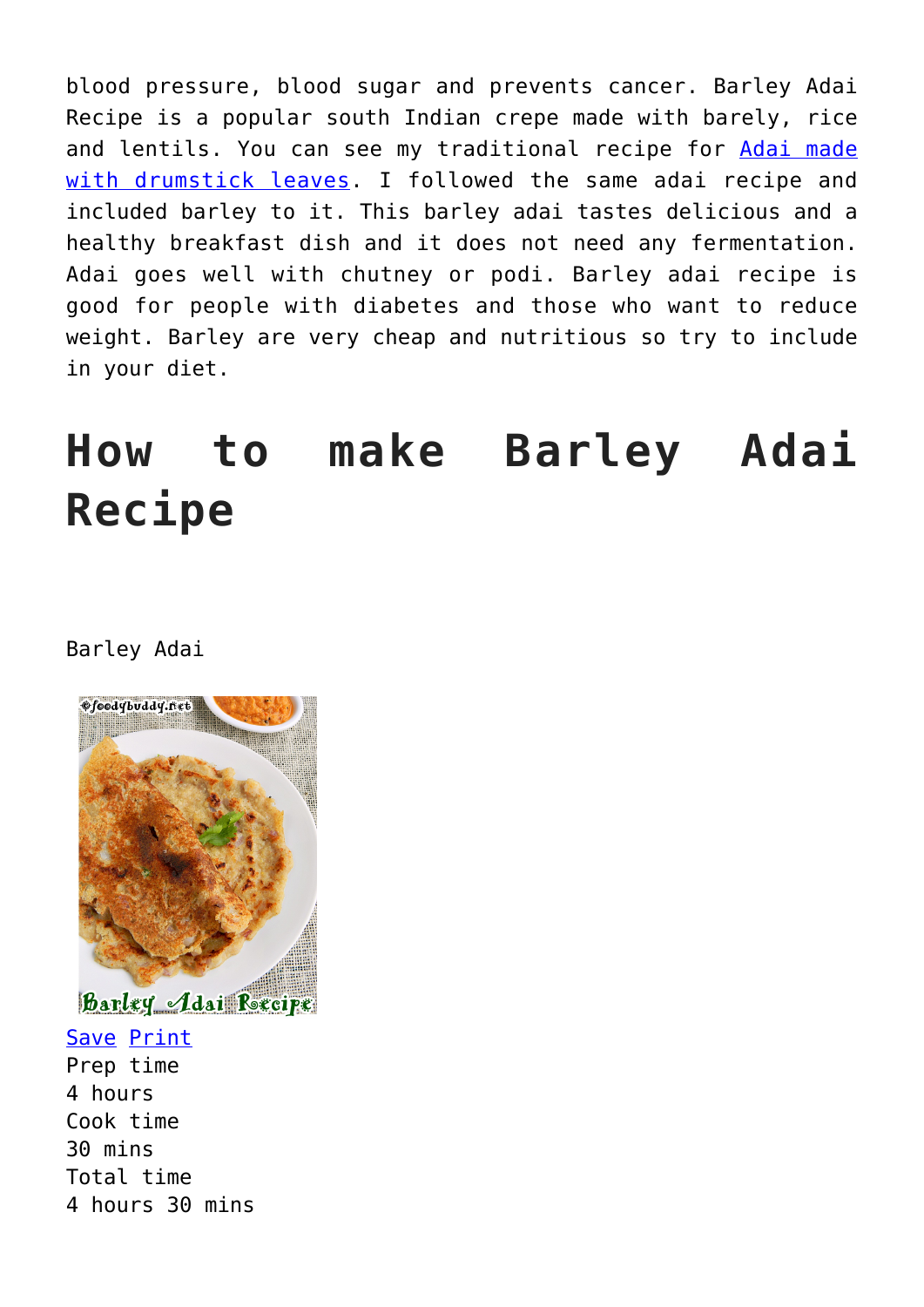Barley Adai is a south Indian savory crepe and a healthy breakfast dish with a goodness of barley, rice and lentils. Served with chutney or podi. Author: Gayathri Ramanan Recipe type: Breakfas Cuisine: South Indian Serves: 7 Ingredients

- 1 Cup of Barley Pearls
- ½ Cup of Rice
- $\frac{1}{2}$  Cup of Toor Dal
- $\frac{1}{2}$  Cup of Chana Dal (Bengal Gram)
- 7 Red Chilies
- 4 Garlic or 1 Inch Ginger
- Salt and water as needed
- Other Ingredients
- 1 Tsp of Cumin
- 1 Red Onion, Finely Chopped
- Handful of Curry Leaves, Finely Chopped
- Handful of Coriander Leaves, Finely Chopped
- Pinch of Hing (Asafoetida)
- 3 Tbsp of Coconut

Instructions

- 1. Soak the dals, rice, barley and red chillies in a water for 4 hrs or overnight.
- 2. Nextday, wash it twice in water and in a mixie, add dals, rice, barley, red chilies, garlic, salt and water. Grind it coarsely . Transfer this mixture to a bowl. Just before making adai, add everything listed under "other ingredients". Mix well and check for salt.
- 3. Heat a tawa, spread little oil, pour ladle full of batter, spread it like thick dosa, drizzle some oil on sides, cook it until you get golden brown color, flip it to other side and cook for another 2 mins in low flame .
- 4. Crispy, flavourful adai is ready to serve with coconut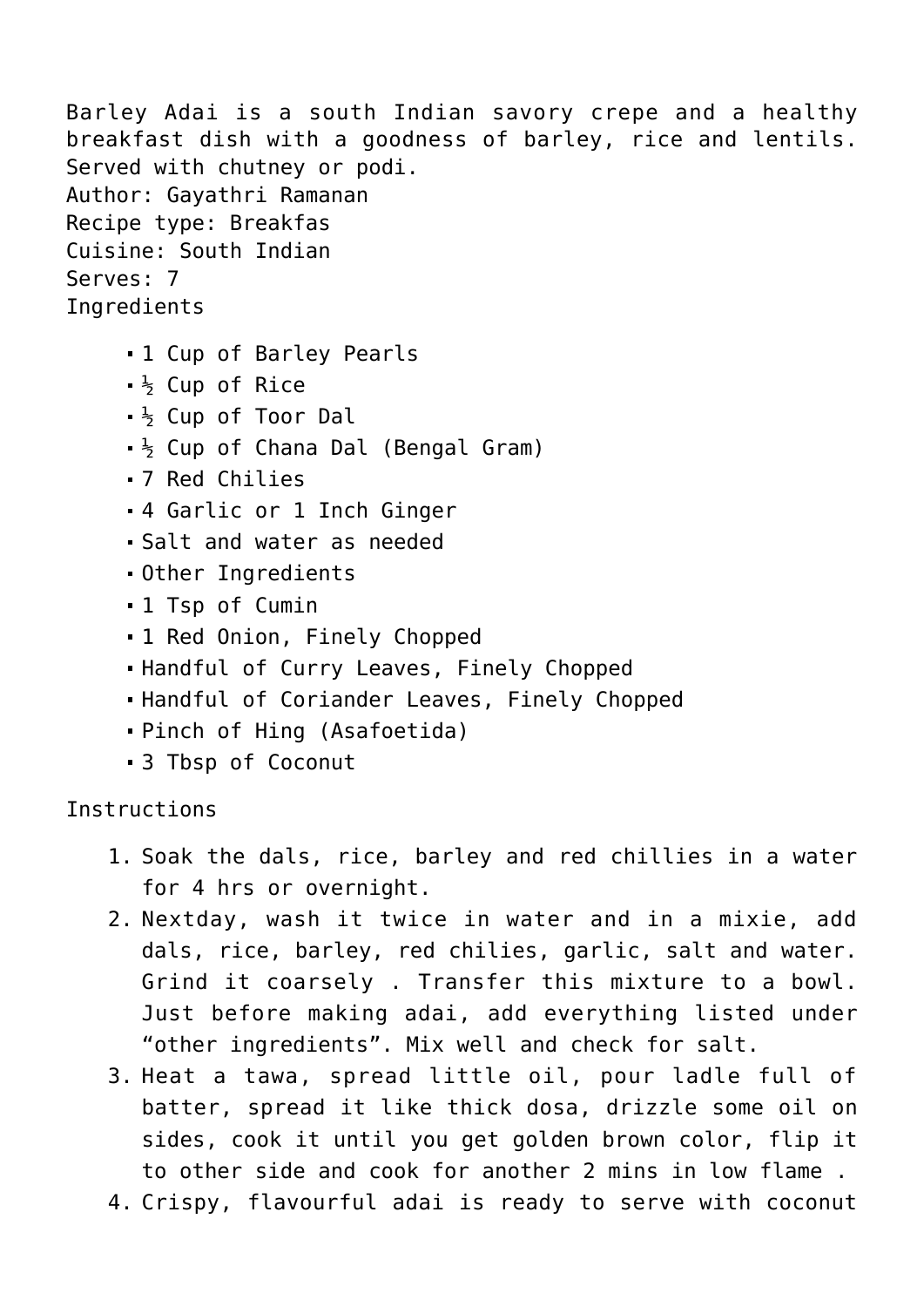chutney or avial or podi.

Notes

Always use small onion for great taste.Here shallots are little expensive so I used Large onion.

Replace barley pearls with barley flour.

To make more healthy, add grated vegetables like carrot, radish.

Cook on low flame to get crispy also it takes more time to cook than normal dosa.

Adjust the no of red chillies according to your taste.